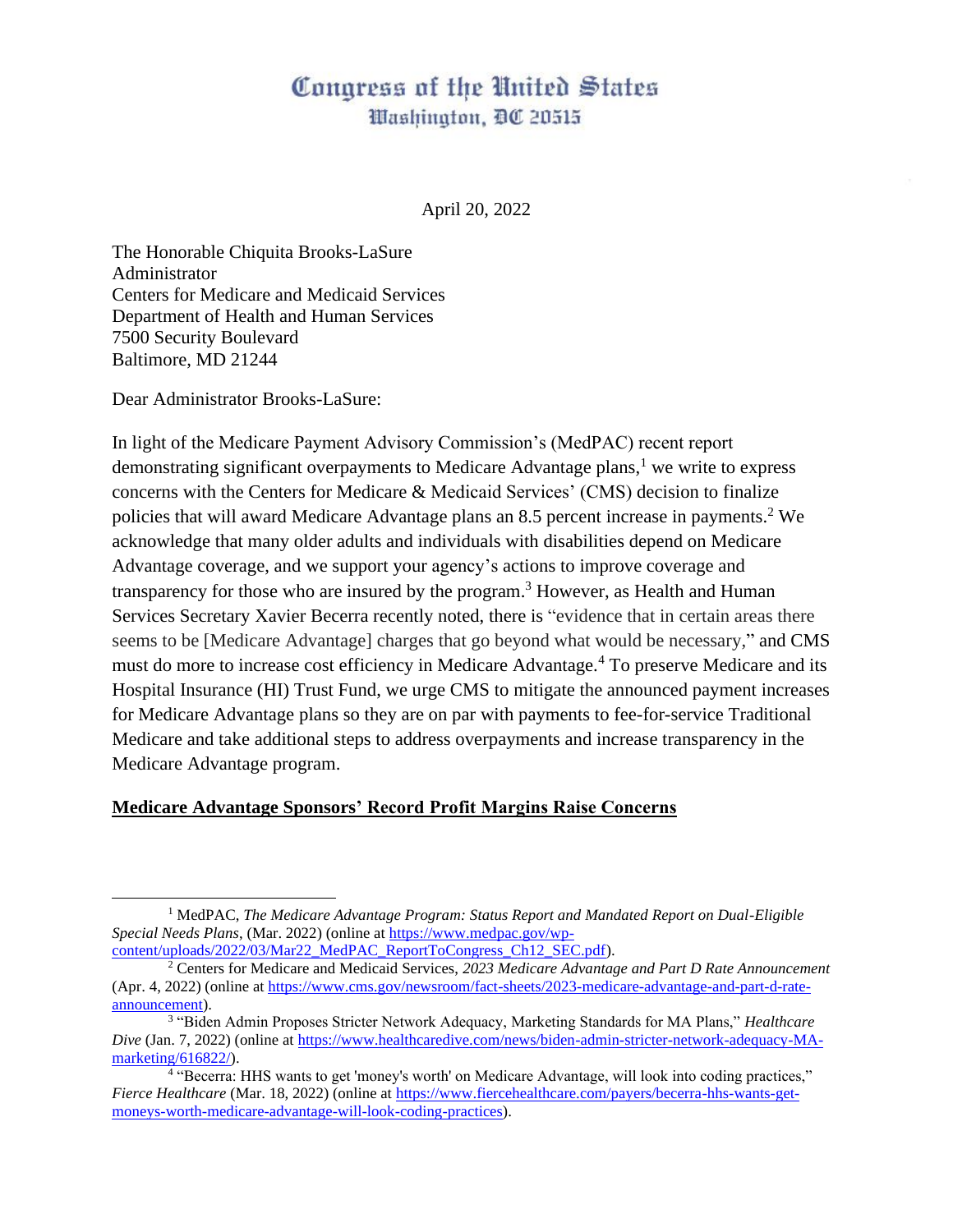The record profit margins of health insurers participating in the Medicare Advantage program in 2021 indicate that insurance companies are generating significant revenue from excess Medicare Advantage payments. In 2021, Anthem reported profits of \$6.1 billion—more than double its profits from a decade ago.<sup>5</sup> Anthem's explosive profit growth was driven by taxpayer dollars, which accounted for 61 percent of Anthem's \$137 billion in revenues.<sup>6</sup> UnitedHealth Group generated \$288 billion in revenues last year, including \$167 billion from taxpayers.<sup>7</sup> Nearly all of UnitedHealth's customer growth over the past decade has come from Medicare and Medicaid patients,<sup>8</sup> helping the company amass \$24 billion in profits last year.<sup>9</sup> Unless CMS addresses overpayments, public funds will continue to finance private profits at the expense of taxpayers, as well as older adults and disabled individuals on Medicare.

### **Excess Payments Threaten the Medicare Hospital Insurance Trust Fund**

Absent efforts to address overspending in the Medicare program, the HI Trust Fund is projected to become insolvent by 2026, leading the Medicare Trustees to propose an 18 percent cut in Part A spending to extend Medicare's life by 25 years.<sup>10</sup> Overpayments to Medicare Advantage plans, which exceeded \$106 billion between 2010 and  $2019$ ,<sup>11</sup> will contribute to the HI Trust Fund's risk of insolvency. In 2020, CMS made \$12 billion in excess payments to Medicare Advantage plans that would not have occurred if beneficiaries were enrolled in traditional Medicare.<sup>12</sup> Instead of failing to curb overpayments to Medicare Advantage plans for 2023, we encourage CMS to recoup these overpayments and reduce them over time to extend the life of the HI Trust Fund, ensure parity in payment between Medicare Advantage and fee-for-service Medicare, and improve and equalize benefits for all Medicare beneficiaries.

[results?field\\_nir\\_news\\_date\\_value%5bmin%5d=#:~:text=Operating%20Revenue%3A%20Operating%20revenue%](https://ir.antheminc.com/news-releases/news-release-details/anthem-reports-fourth-quarter-and-full-year-2021-results?field_nir_news_date_value%5bmin%5d=#:~:text=Operating%20Revenue%3A%20Operating%20revenue%20was,health%20insurance%20tax%20in%202021) [20was,health%20insurance%20tax%20in%202021\)](https://ir.antheminc.com/news-releases/news-release-details/anthem-reports-fourth-quarter-and-full-year-2021-results?field_nir_news_date_value%5bmin%5d=#:~:text=Operating%20Revenue%3A%20Operating%20revenue%20was,health%20insurance%20tax%20in%202021); Anthem, *Annual Reports* (online at [https://ir.antheminc.com/financial-information/annual-reports\)](https://ir.antheminc.com/financial-information/annual-reports) (accessed Apr. 1, 2022).

[https://www.healthaffairs.org/do/10.1377/forefront.20210927.6239/full/\)](https://www.healthaffairs.org/do/10.1377/forefront.20210927.6239/full/).

<sup>5</sup> Anthem, *Press Release: Anthem Reports Fourth Quarter and Full Year 2021 Results*, (Jan. 26, 2022) (online a[t https://ir.antheminc.com/news-releases/news-release-details/anthem-reports-fourth-quarter-and-full-year-](https://ir.antheminc.com/news-releases/news-release-details/anthem-reports-fourth-quarter-and-full-year-2021-results?field_nir_news_date_value%5bmin%5d=#:~:text=Operating%20Revenue%3A%20Operating%20revenue%20was,health%20insurance%20tax%20in%202021)[2021-](https://ir.antheminc.com/news-releases/news-release-details/anthem-reports-fourth-quarter-and-full-year-2021-results?field_nir_news_date_value%5bmin%5d=#:~:text=Operating%20Revenue%3A%20Operating%20revenue%20was,health%20insurance%20tax%20in%202021)

<sup>6</sup> "Socialism for Them: 60% of Anthem's 2021 Revenue was Subsidized by American Taxpayers," *Wendell Potter NOW* (Feb. 1, 2022) (online at [https://wendellpotter.substack.com/p/socialism-for-them-60-of-anthems?s=r\)](https://wendellpotter.substack.com/p/socialism-for-them-60-of-anthems?s=r).

<sup>7</sup> "In 2021, 72% of UnitedHealth's \$222.9 Billion Health Plan Revenue Came from Taxpayers," *Wendell Potter NOW* (Jan. 27, 2022) (online at [https://wendellpotter.substack.com/p/in-2021-72-of-unitedhealths-](https://wendellpotter.substack.com/p/in-2021-72-of-unitedhealths-2229?r=bzsvd&utm_campaign=post&utm_medium=web&s=r)[2229?r=bzsvd&utm\\_campaign=post&utm\\_medium=web&s=r\)](https://wendellpotter.substack.com/p/in-2021-72-of-unitedhealths-2229?r=bzsvd&utm_campaign=post&utm_medium=web&s=r).

<sup>8</sup> Id.

<sup>9</sup> UnitedHealth Group, *Press Release: UnitedHealth Group Reports 2021 Results* (Jan. 19, 2022) (online at [https://www.unitedhealthgroup.com/content/dam/UHG/PDF/investors/2021/UNH-Q4-2021-Release.pdf\)](https://www.unitedhealthgroup.com/content/dam/UHG/PDF/investors/2021/UNH-Q4-2021-Release.pdf).

<sup>&</sup>lt;sup>10</sup> Boards of Trustees, Federal Hospital Insurance and Federal Supplementary Medical Insurance Trust Funds, *2021 Annual Report* (Aug. 31, 2021) (online at [https://www.cms.gov/files/document/2021-medicare-trustees](https://www.cms.gov/files/document/2021-medicare-trustees-report.pdf)[report.pdf\)](https://www.cms.gov/files/document/2021-medicare-trustees-report.pdf).

<sup>&</sup>lt;sup>11</sup> "Medicare Advantage, Direct Contracting, and the Medicare 'Money Machine,' Part 1: The Risk-Score Game," *Health Affairs* (Sept. 29, 2021) (online at

<sup>12</sup> MedPAC, *The Medicare Advantage Program: Status Report and Mandated Report on Dual-Eligible Special Needs Plans*, (Mar. 2022) (online at [https://www.medpac.gov/wp](https://www.medpac.gov/wp-content/uploads/2022/03/Mar22_MedPAC_ReportToCongress_Ch12_SEC.pdf)[content/uploads/2022/03/Mar22\\_MedPAC\\_ReportToCongress\\_Ch12\\_SEC.pdf\)](https://www.medpac.gov/wp-content/uploads/2022/03/Mar22_MedPAC_ReportToCongress_Ch12_SEC.pdf).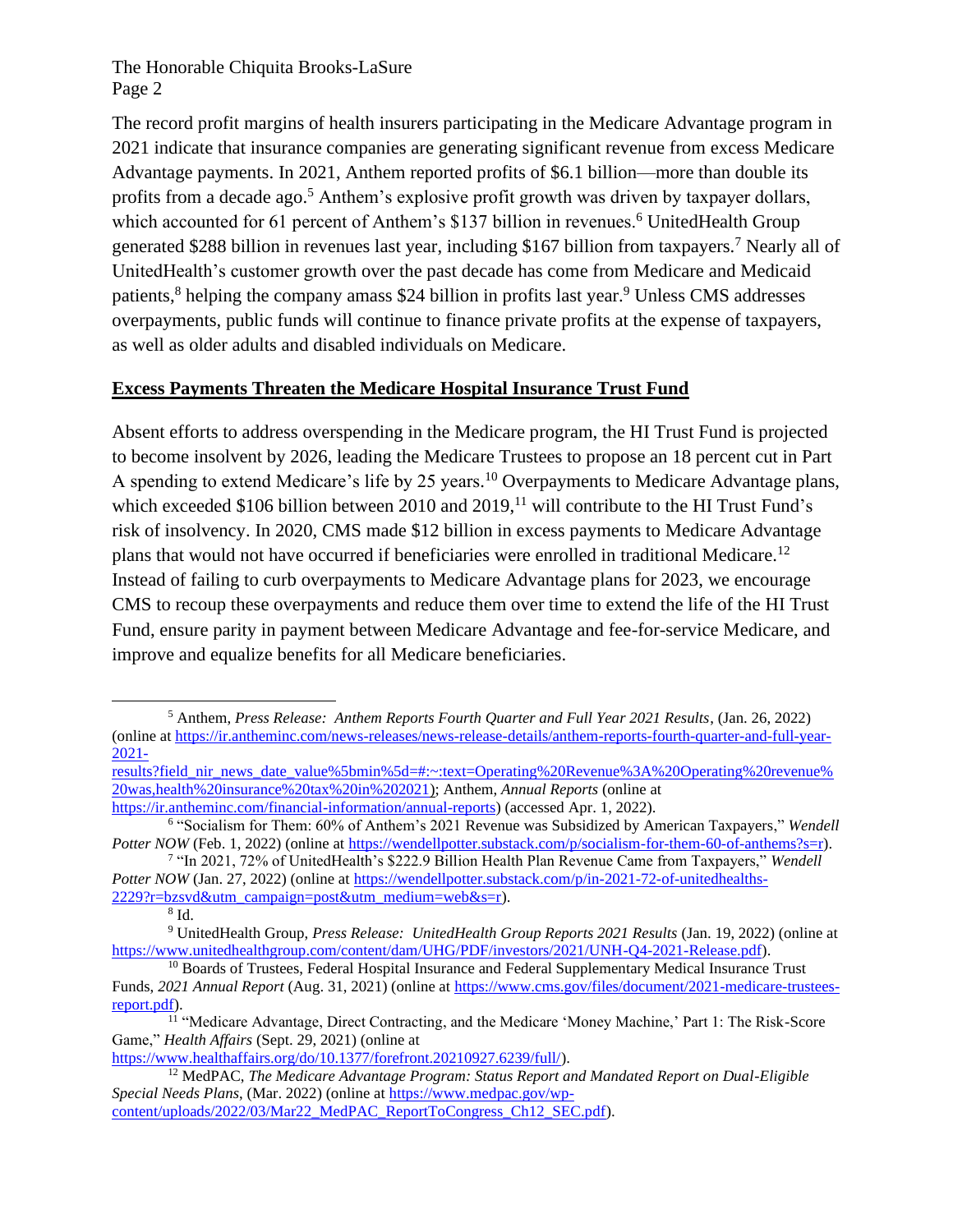#### **Medicare Advantage Plans Spend Less on Care While Taxpayers Pay More**

Even though Medicare Advantage plans claim to provide full Medicare benefits for less money than what it costs the government to provide those benefits through Traditional Medicare,  $13$ Traditional Medicare remains more cost-effective. Medicare Advantage coverage was originally designed to achieve savings by paying insurers rates set at 95 percent of those used by Traditional Medicare.<sup>14</sup> But Medicare Advantage has failed to achieve savings in any year since its inception.<sup>15</sup> Last year, CMS paid Medicare Advantage plans [4](https://www.medpac.gov/wp-content/uploads/2021/10/mar21_medpac_report_ch12_sec.pdf) percent more per enrollee than Traditional Medicare,<sup>16</sup> despite the fact that Medicare Advantage plans spend up to 25 percent less on health care per enrollee.<sup>17</sup> According to MedPAC, the combination of low bids and high payments creates a margin for benefits that "are shared exclusively by the companies sponsoring MA [Medicare Advantage] plans and MA enrollees."<sup>18</sup> Taxpayers and Traditional Medicare beneficiaries are subsidizing the surplus profits of Medicare Advantage plans. To protect the Medicare program and ensure that its benefits go to all beneficiaries, CMS should seek to bring Medicare Advantage payments in line with payments to Traditional Medicare.

## **Overinvestment in Medicare Advantage Contributes to Racial Inequities in Health Care**

Traditional Medicare provides critical coverage for people with serious conditions, who often require a choice of high-quality providers.<sup>19</sup> But Medicare Advantage plans frequently deny costly treatment options and require burdensome pre-authorization requirements that prevent beneficiaries from getting the care they need.<sup>20</sup> Impediments to timely, high-quality care lead

<sup>16</sup> [Id.](https://www.medpac.gov/wp-content/uploads/2022/03/Mar22_MedPAC_ReportToCongress_Ch12_SEC.pdf)

<sup>13</sup> MedPAC, *The Medicare Advantage Program: Status Report and Mandated Report on Dual-Eligible Special Needs Plans*, (Mar. 2022) (online at [https://www.medpac.gov/wp](https://www.medpac.gov/wp-content/uploads/2022/03/Mar22_MedPAC_ReportToCongress_Ch12_SEC.pdf)[content/uploads/2022/03/Mar22\\_MedPAC\\_ReportToCongress\\_Ch12\\_SEC.pdf\)](https://www.medpac.gov/wp-content/uploads/2022/03/Mar22_MedPAC_ReportToCongress_Ch12_SEC.pdf).

<sup>14</sup> Thomas G. McGuire, Joseph P. Newhouse, and Anna D. Sinaiko, "An Economic History of Medicare Part C," *Milbank Quarterly* 89(2): 289-332 (June 2011) (online at [https://www.ncbi.nlm.nih.gov/pmc/articles/PMC3117270/\)](https://www.ncbi.nlm.nih.gov/pmc/articles/PMC3117270/).

<sup>15</sup> MedPAC, *The Medicare Advantage Program: Status Report and Mandated Report on Dual-Eligible Special Needs Plans*, (Mar. 2022) (online at [https://www.medpac.gov/wp-](https://www.medpac.gov/wp-content/uploads/2022/03/Mar22_MedPAC_ReportToCongress_Ch12_SEC.pdf)

[content/uploads/2022/03/Mar22\\_MedPAC\\_ReportToCongress\\_Ch12\\_SEC.pdf\)](https://www.medpac.gov/wp-content/uploads/2022/03/Mar22_MedPAC_ReportToCongress_Ch12_SEC.pdf) ("The MA program has been expected to reduce Medicare spending since its inception … but private plans in the aggregate have never produced savings for Medicare, due to policies governing payment rates to MA plans that the Commission has found to be deeply flawed.").

<sup>17</sup> Vilsa Curto et al., "Healthcare Spending and Utilization in Public and Private Medicare," *American Economic Journal of Applied Economics*, 11(2): 302-332 (Apr. 2019) (online at [https://www.ncbi.nlm.nih.gov/pmc/articles/PMC6532061/\)](https://www.ncbi.nlm.nih.gov/pmc/articles/PMC6532061/).

<sup>18</sup> MedPAC, *The Medicare Advantage Program: Status Report and Mandated Report on Dual-Eligible Special Needs Plans*, (Mar. 2022) (online at [https://www.medpac.gov/wp](https://www.medpac.gov/wp-content/uploads/2022/03/Mar22_MedPAC_ReportToCongress_Ch12_SEC.pdf)[content/uploads/2022/03/Mar22\\_MedPAC\\_ReportToCongress\\_Ch12\\_SEC.pdf\)](https://www.medpac.gov/wp-content/uploads/2022/03/Mar22_MedPAC_ReportToCongress_Ch12_SEC.pdf).

<sup>19</sup> Kaiser Family Foundation, *Medicare Advantage Hospital Networks: How Much Do They Vary?* (June 20, 2016) (online at [https://files.kff.org/attachment/Report-Medicare-Advantage-Hospital-Networks-How-Much-](https://files.kff.org/attachment/Report-Medicare-Advantage-Hospital-Networks-How-Much-Do-They-Vary)[Do-They-Vary\)](https://files.kff.org/attachment/Report-Medicare-Advantage-Hospital-Networks-How-Much-Do-They-Vary).

<sup>20</sup> Health and Human Services Office of the Inspector General, *Medicare Advantage Appeal Outcomes and Audit Findings Raise Concerns About Service and Payment Denials* (Sept. 25, 2018) (online at [https://oig.hhs.gov/oei/reports/oei-09-16-00410.asp\)](https://oig.hhs.gov/oei/reports/oei-09-16-00410.asp).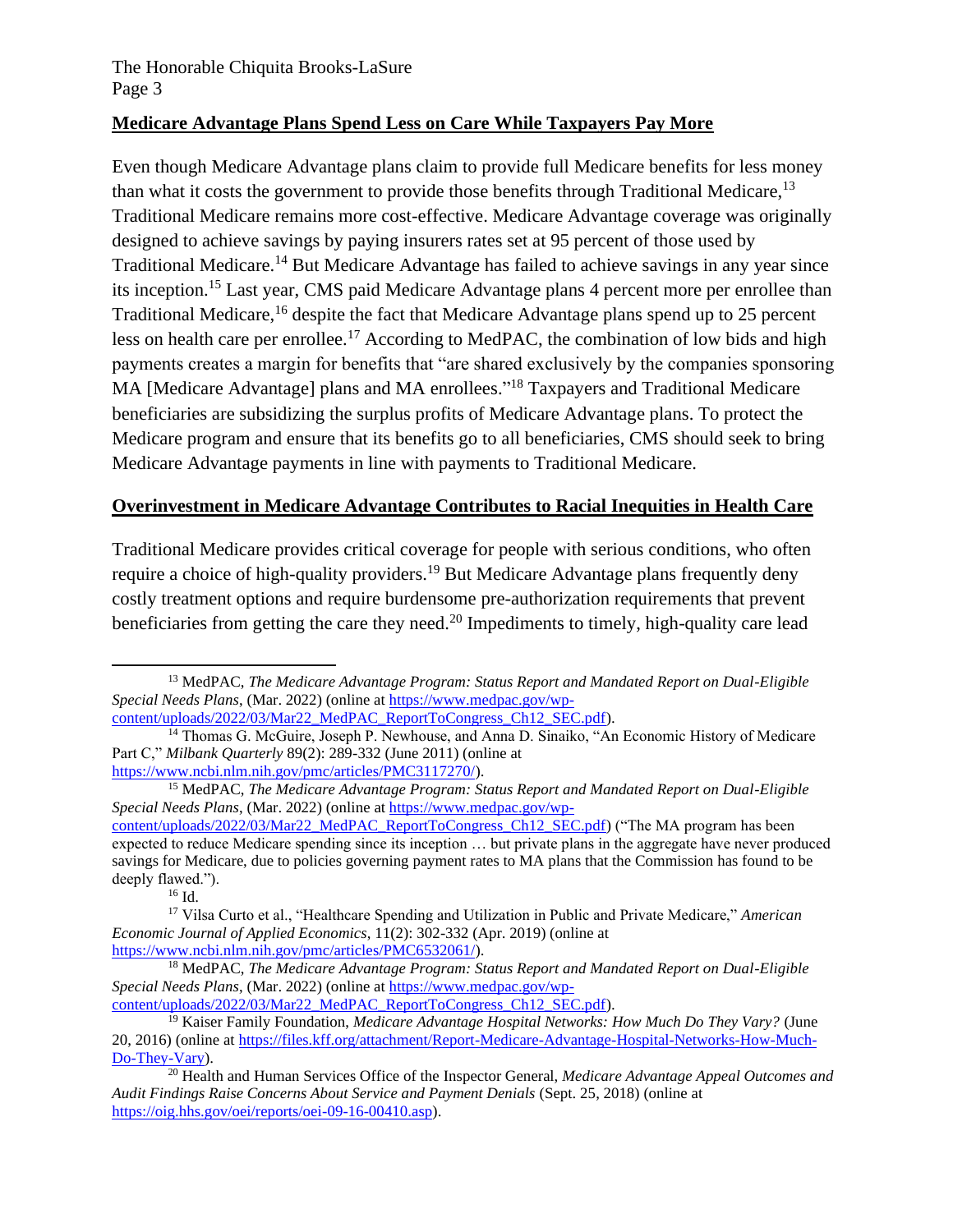many patients with complicated conditions—including high-cost patients, $^{21}$  people with Alzheimer's disease and other related dementias,<sup>22</sup> and patients in their last year of life<sup>23</sup>—to disenroll from Medicare Advantage plans. Because patients of color with Medicare Advantage plans are more likely to be denied care due to cost-related barriers than patients in traditional Medicare,<sup>24</sup> overinvestment in Medicare Advantage also exacerbates racial inequities in health care.

Given our concerns, we urge you to reconsider the decision to finalize policies that will increase payments for insurers in the Medicare Advantage program at the cost of taxpayers, traditional Medicare beneficiaries, and the Medicare HI Trust Fund. We look forward to working with you on other ways to ensure greater transparency and value in the Medicare Advantage program.

Sincerely,

 $\sim$ 

Katie Porter Member of Congress U.S. Senator

Rosa DeLauro **Jan Schakowsky** 

Mark Pocan Sherrod Brown Sherrod Brown Sherrod Brown Sherrod Brown Sherrod Brown Sherrod Brown Sherrod Brown Sherrod Brown Sherrod Brown Sherrod Brown Sherrod Brown Sherrod Brown Sherrod Brown Sherrod Brown Sherrod Brown S

Member of Congress U.S. Senator

 $\frac{1}{\sqrt{2\pi}}$ 

Member of Congress Member of Congress

 $\bigcup_{i=1}^n \bigcup_{i=1}^n \bigcup_{i=1}^n \bigcup_{i=1}^n \bigcup_{i=1}^n \bigcup_{i=1}^n \bigcup_{i=1}^n \bigcup_{i=1}^n \bigcup_{i=1}^n \bigcup_{i=1}^n \bigcup_{i=1}^n \bigcup_{i=1}^n \bigcup_{i=1}^n \bigcup_{i=1}^n \bigcup_{i=1}^n \bigcup_{i=1}^n \bigcup_{i=1}^n \bigcup_{i=1}^n \bigcup_{i=1}^n \bigcup_{i=1}^n \bigcup_{i=1}^n \bigcup_{i=1}^n$ 

<sup>21</sup> "High-Cost Patients Had Substantial Rates Of Leaving Medicare Advantage And Joining Traditional Medicare," *Health Affairs* (online at [https://www.healthaffairs.org/doi/10.1377/hlthaff.2015.0272\)](https://www.healthaffairs.org/doi/10.1377/hlthaff.2015.0272).

<sup>22</sup> David J. Meyers et al., "Plan switching among Medicare Advantage beneficiaries with Alzheimer's disease and other dementias," *Alzheimer's & Dementia*, 7(1): e12150 (Mar. 23, 2021) (online at <https://pubmed.ncbi.nlm.nih.gov/33778149/>).

<sup>23</sup> Government Accountability Office, *Medicare Advantage: Beneficiary Disenrollments to Fee-for-Service in Last Year of Life Increase Medicare Spending*, (June 28, 2021) (online at [https://www.gao.gov/products/gao-21-](https://www.gao.gov/products/gao-21-482) [482\)](https://www.gao.gov/products/gao-21-482).

<sup>24</sup> Kaiser Family Foundation, "Cost-Related Problems Are Less Common Among Beneficiaries in Traditional Medicare Than in Medicare Advantage, Mainly Due to Supplemental Coverage" (June 25, 2021) (online a[t https://www.kff.org/medicare/issue-brief/cost-related-problems-are-less-common-among-beneficiaries-in](https://www.kff.org/medicare/issue-brief/cost-related-problems-are-less-common-among-beneficiaries-in-traditional-medicare-than-in-medicare-advantage-mainly-due-to-supplemental-coverage/)[traditional-medicare-than-in-medicare-advantage-mainly-due-to-supplemental-coverage/](https://www.kff.org/medicare/issue-brief/cost-related-problems-are-less-common-among-beneficiaries-in-traditional-medicare-than-in-medicare-advantage-mainly-due-to-supplemental-coverage/)).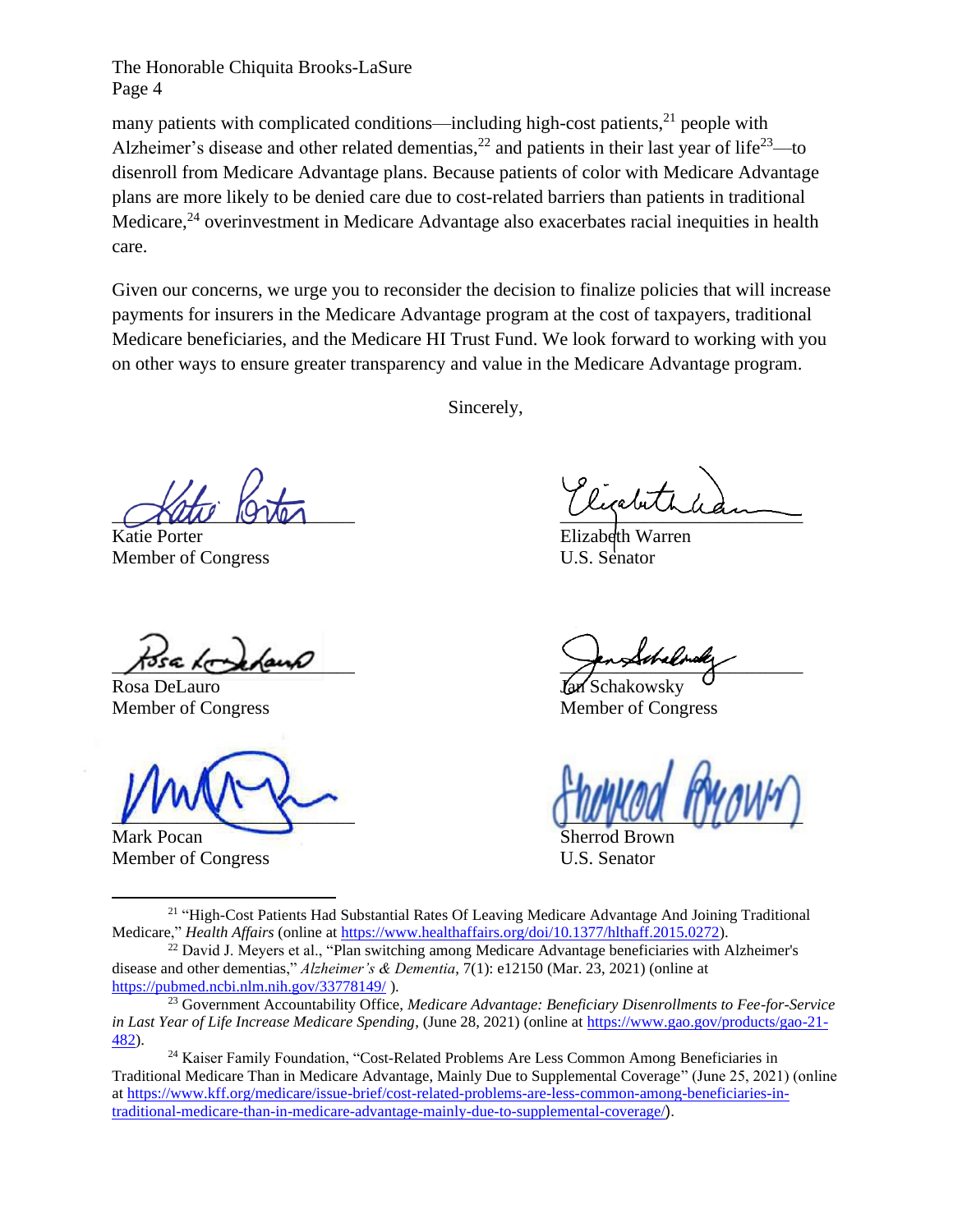Pramila Jayapal  $\theta$ 

Member of Congress U.S. Senator

 $\overleftrightarrow{\mathcal{A}}$ and  $\mathcal{U}.$ g

Raúl M. Grijalva (Patrick Leahy Member of Congress U.S. Senator

Judy Chu (J Cory A. Booker Member of Congress Member of Congress

Jésús G. "Chuy" García Member of Congress Member of Congress

Debbie Dingell Cori Bush Member of Congress Member of Congress

"/" Lanchin fines Mondaire Jones  $\bigwedge$ 

Member of Congress Member of Congress

 $\sim$   $\sim$   $\sim$ 

Sheila Cherfilus-McCormick Member of Congress

 $\mathcal{L}$  Sanders

 $\gamma$ uay  $\gamma$ 

Fesces G Sauces

Leogre United Australian